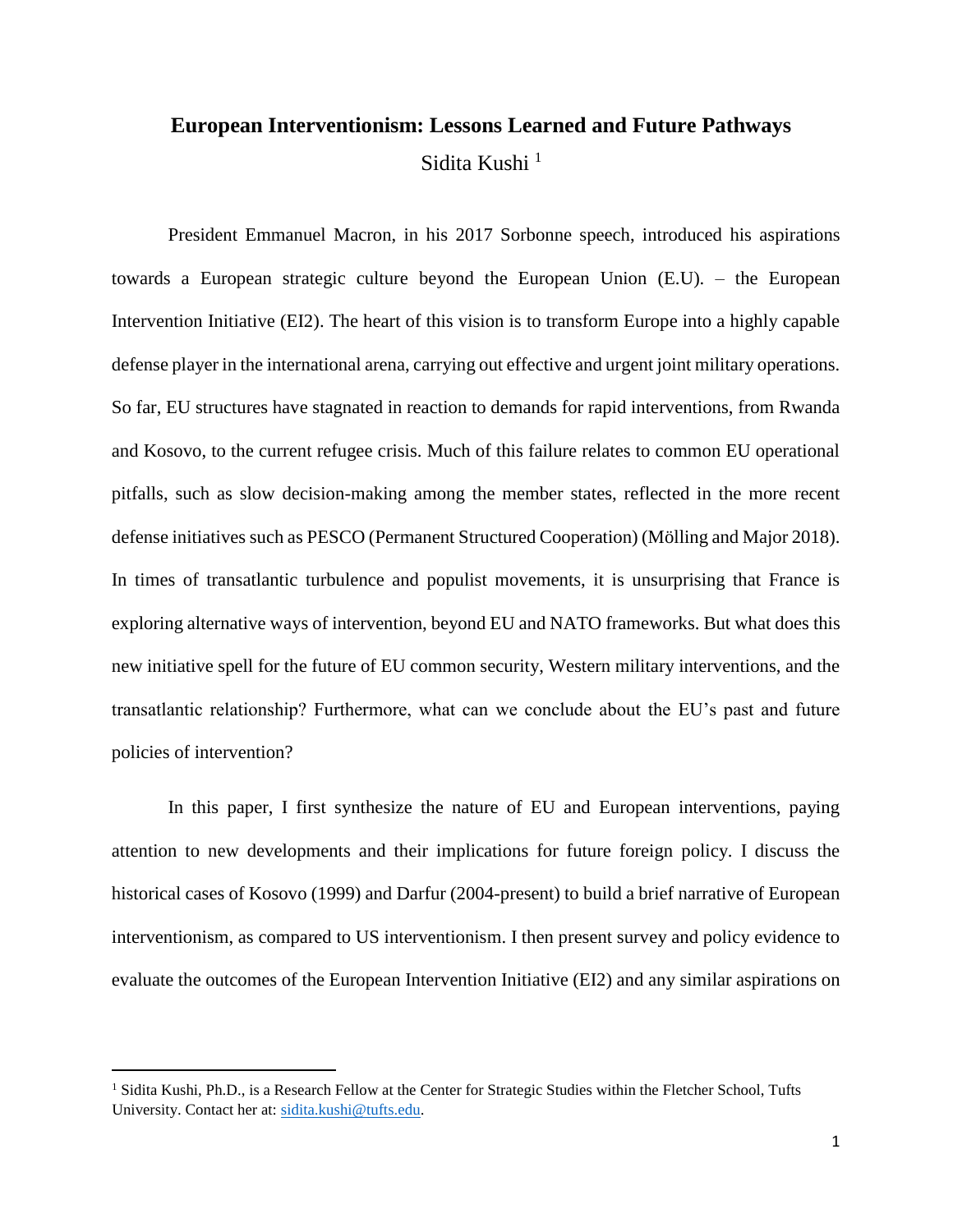the usage of force abroad. Lastly, I pose several questions related to the EU's current challenges against national populist movements.

## **European Security beyond the EU: The European Intervention Initiative**

The European Intervention Initiative (EI2) is a military project between nine European countries, existing outside of both NATO and EU Common Security and Defense Policy (CSDP) frameworks. These nine EU member countries, including the United Kingdom (U.K), support the establishment of a European military force for rapid deployment during crises.<sup>2</sup> Unlike the EU, EI2 will remain extremely exclusive in its membership to maximize efficiency and political willingness. In fact, founding members expect to limit participation to a mere 14 or 15 countries. Germany is hesitant about such limitations, worrying about the effects to European unity and is pushing for greater inclusion (Billon-Galland and Quencez 2018).

EI2 will develop in a more concrete form this November following the ministerial meeting and Military European Strategic Talks (MEST) (Billon-Galland and Quencez 2018). For now, the most concrete objective of EI2 is to promote closer cooperation "between the armed forces of European states that are willing and able to carry out military missions and operations, throughout the spectrum of crises" (Billon-Galland and Quencez 2018). This cooperation would extend to intelligence sharing, scenario planning, and forums in which to discuss operational needs. As it stands, however, EI2 is not on its way to becoming a separate intervention force. In other words, France does not demand new military structures, but simply a flexible club of the countries that are both politically willing and militarily prepared to act during crises (Boffey 2018). Given such goals, EU membership remains secondary to functional capabilities.

 $\overline{a}$ 

<sup>&</sup>lt;sup>2</sup> The countries of France, Germany, Belgium, Britain, Denmark, the Netherlands, Estonia, Spain and Portugal signed a letter of intent in Luxembourg on June 2018. See Boffey (2018).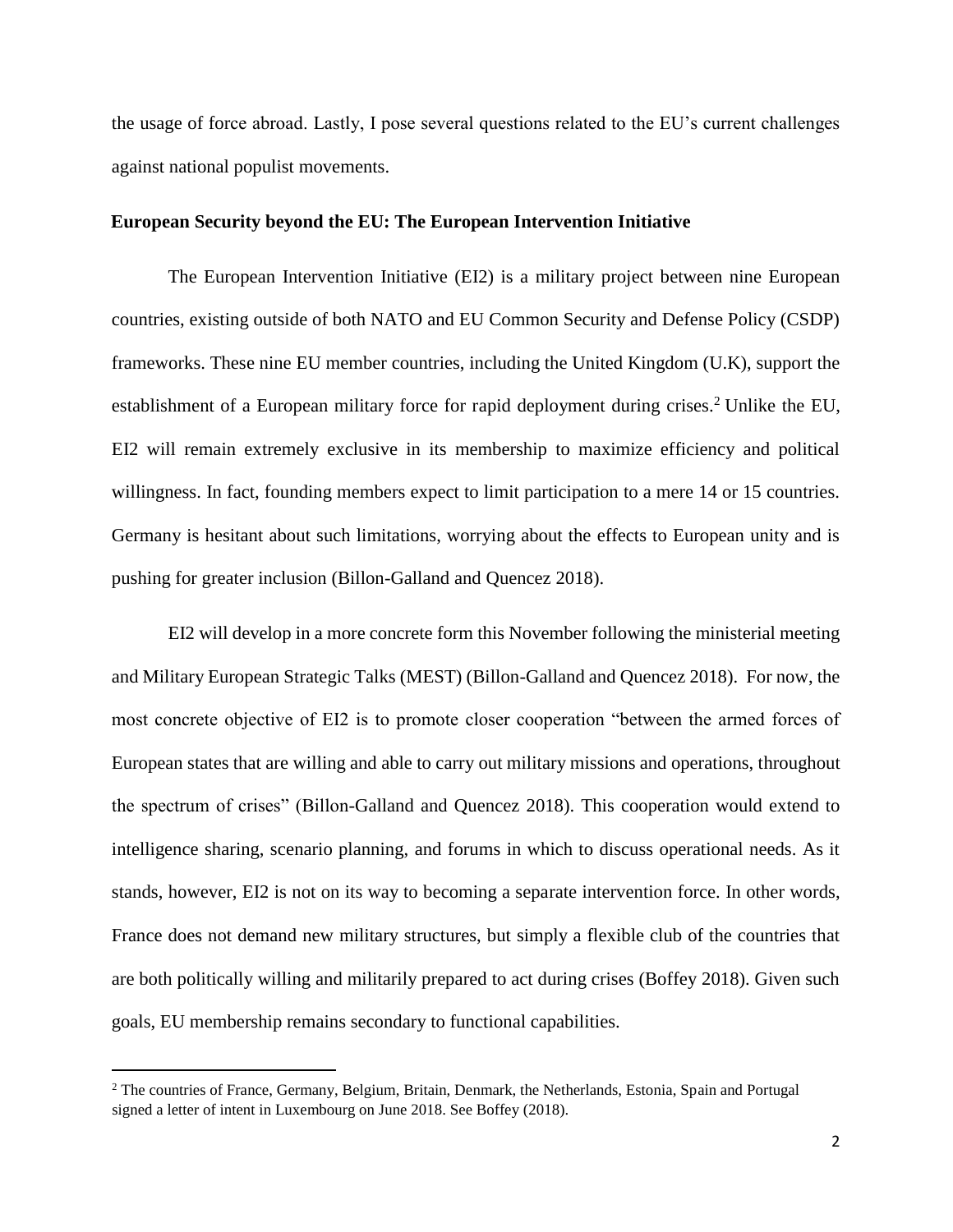In the more distant future, this narrowly-mandated project should allow European national armed forces to organize and respond quickly to regional security problems. Consequently, the enterprise's future trajectory has already stirred both NATO and EU political communities. Mostly, these officials are worried about the duplication of security roles, the fragmentation of the EU identity, and the consequences to the transatlantic relationship (Billon-Galland and Quencez 2018; Boffey 2018). For instance, while Germany shares France's view on the EU's inability to wage urgent military responses, it prefers to reform structures within the Union, prioritizing inclusion over efficiency. This fear of disunion is felt more acutely as national government across EU countries fall prey to populist leadership. What if this new initiative promotes traditional notions of sovereignty and alliances over the patented EU supranational model?

The other dilemma lies in the competition for elite attention and political capital. As Boffey (2018) summarizes, "a successful implementation of the French initiative could distract the other EU countries from the EU format…If all goes well, all formats will be mutually reinforcing. If not, and the capable and the willing act outside EU frameworks, they risk devaluing the Union." Beyond this, a Europe with more unified military capabilities would be a way to break from the US security umbrella at a time when US commitments to its alliances are wavering. Let us be clear – in its current form, the European Intervention Initiative is not revolutionary. It poses low costs of entry and very few political risks, yet it serves as a suitable jumping point for the discussion of the past, present, and future of EU military missions.

# **Intervention by the Numbers**

Military interventions abroad were once seen as outliers in typical patterns of interstate behavior. Over the past decades, however, the phenomenon has gained legitimacy as a regular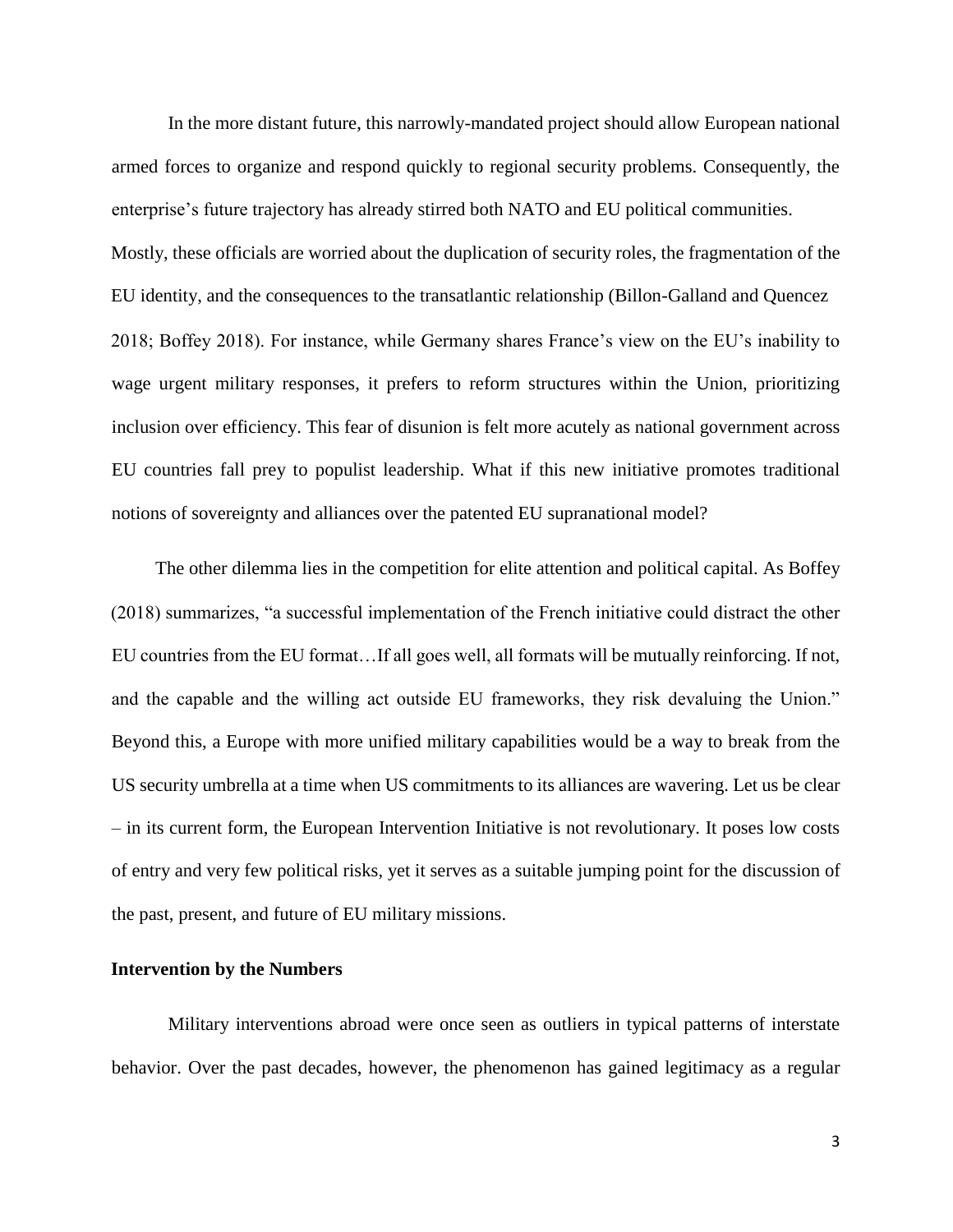occurrence in international relations, especially driven by Western actors in the context of humanitarian and civil conflicts (Pickering and Mitchell 2017). Like the reformation in sovereignty represented by the very nature of the EU, many scholars have associated the consistency of foreign military intervention with the rise of ''contingent sovereignty," in which the norm of nonintervention in the internal affairs of countries is challenged (Ramos 2013, 143).

Since 2002, the EU has intervened over thirty times across three different continents ("EU in the World" 2018). Since 2007, it has had four multinational military "battle groups," but these troops have never deployed (Boffey 2018). In stark comparison, the US has undertaken military action as foreign policy over 400 times since the country's founding. Such missions have drastically increased in the last 50 years, with the US intervening over 230 times from 1950 to 2017. What's more, about 130 of these interventions have occurred after 1999 (Salazar Torreon 2017; Choi and James 2016).

Those comparative figures portray the US as leader of Western interventions, by a very wide margin. While the EU's smaller intervention record may often reflect benign trends, such as a primary reliance on diplomacy, economic statecraft, and normative power over the usage of force, it also reflects grave failures to respond. Founded on the protection of human rights and peace, the EU has failed to live up to these principles during times of violent crisis – both within and outside of its neighborhood. After its operational failures in the Balkans in the 1990s, the EU internalized its "lessons learned" and created the Common Security and Defense Policy, to back up its rhetoric on the responsibility to protect (R2P). However, when genocide broke out in Darfur in 2003, the EU once again failed to deploy any humanitarian military operation, let alone a swift, effective one. Unfortunately, coordination across member states remains just as difficult now as it was in 1990s, and the bureaucratic clutter is just as burdensome. Thus, the EU has not truly learned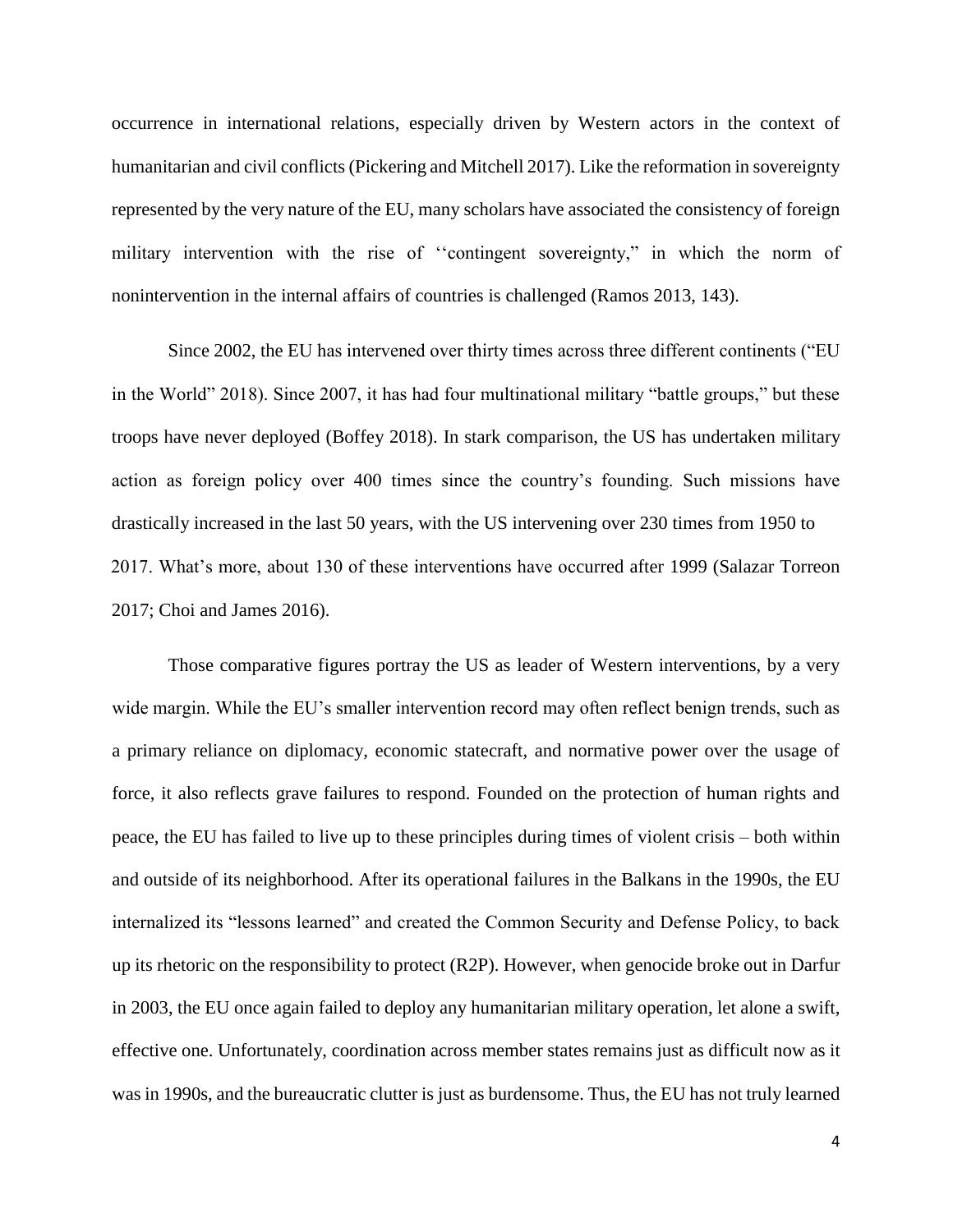its lessons from past humanitarian tragedies, since in times of genocide and ethnic cleansing, it is still unable to realistically muster *the option and threat* of military action.

## **Lessons Learned from the Kosovo Crisis**

Despite its operational failings, the EU rightfully interpreted the outcomes of the Kosovo Crisis as a watershed moment that precipitated a common security policy. This lesson propelled the EU into multiple shared missions and framed discussions on the future of the region – thus, progress has surely not been elusive. As Joschka Fischer, the German Foreign Minister and Vice-Chancellor, said at the European Council meeting during the German presidency, "Unlike 1991/92, the EU pursued a common line in the Balkans this time, which can be explained by the fact that the European States had at last recognized that it was not just about moral duty or the future of a region on the periphery of Europe, but about their own security, indeed our collective security" (Fischer 1999). Most importantly, Fischer (1999) used the moment to expand the notions of the neighborhood, saying that "the Kosovo conflict has propagated two important ideas in the EU. …*South-Eastern Europe is now widely and unreservedly accepted as being part of Europe.*"

By the end of the Kosovo Crisis, Fischer (1999) summarized the EU lessons with an eye towards further security integration:

[The EU]...turned the crisis to good account as an incentive to achieve further integration. The reason for this is that the war in Kosovo served to highlight again that the essence of European integration is to establish a lasting framework for peace on our continent. This insight resulted in an awareness of the degree to which the national interests of individual Member States are interconnected, and in a readiness throughout Europe to take a decisive step forward in the historic task of bringing European integration to fruition.

But the militarization of the region was not the main objective in this case  $-$  it was about developing the institutions to preserve the liberal Western culture. The key lesson learned was that it was a European duty to integrate periphery neighbors and to ensure security, peace, and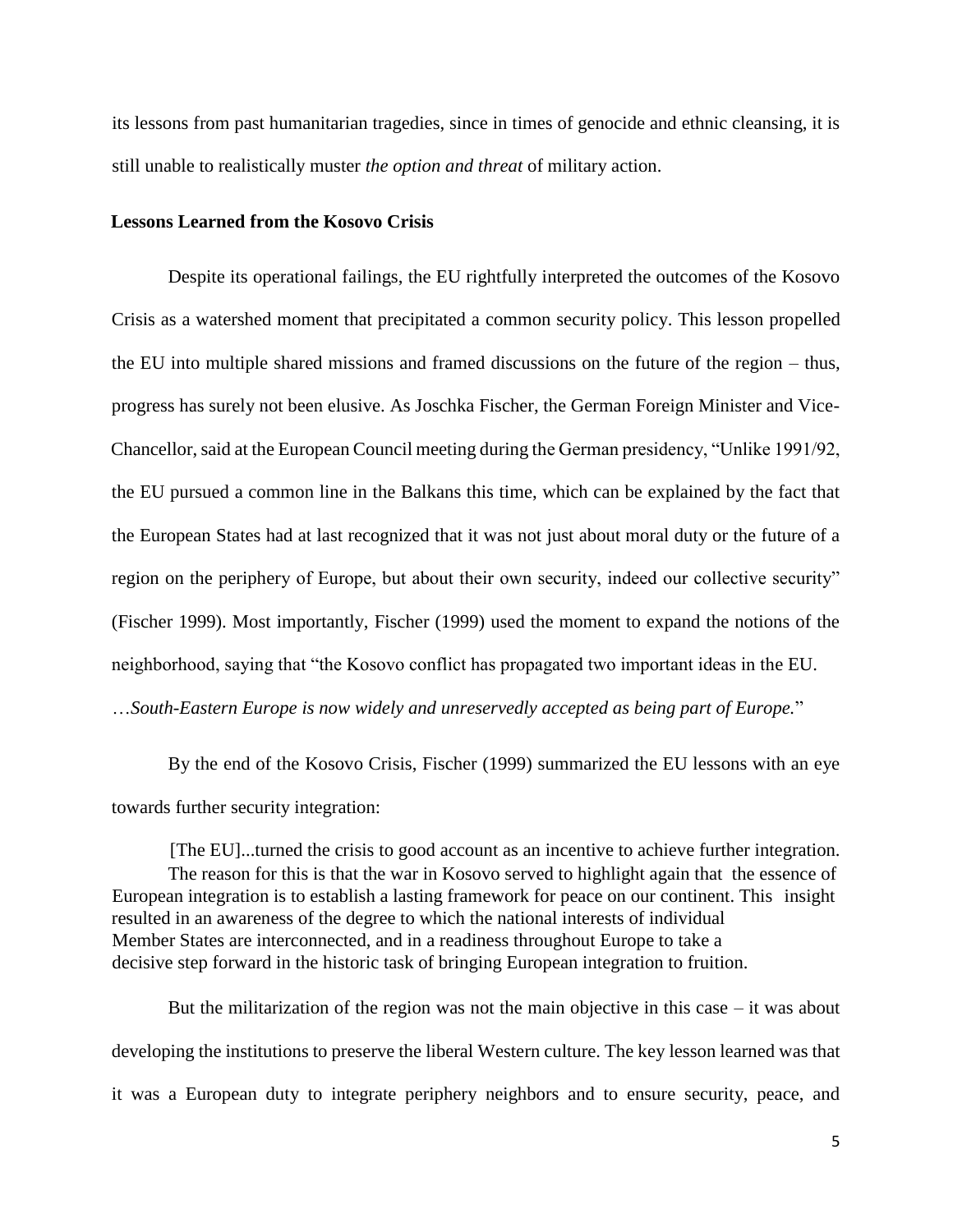democracy for the continent, even if it meant resorting to military force. Indeed, Fischer's (1999) statements from almost two decades ago echoed identical sentiments to the contemporary discussions on the European Intervention Initiative:

…this is not about militarization of the European Union at all, but about developing it into an effective force for peace which has the ability to act, and which is able, as in Kosovo, to uphold the power of justice and the renunciation of violence, thus ensuring that war as a political instrument in Europe is forever a thing of the past…This requires our determination to oppose those who seek to carry out nationalist policies through violence, murder, terror and expulsion, and when all other means fail, to resort to military means if necessary (Fischer 1999).

Back then, his colleagues concurred, especially regarding the importance of preserving Western civilization and the role of institutions in creating the ideal expanded neighborhood. HansGert Pottering (1999), a German conservative politician and later President of the European Parliament declared that, "Our message on the threshold of the year 2000 must be: never again are people in Europe to be driven from their homes, from their homeland. Human rights, human dignity, the right to a homeland are the foundation of our European civilization." This sounds like the normative Europe that is so often envisioned and confirmed in the transatlantic narrative.

#### **No Protection for Darfur**

Then what happened to this European responsibility when the violence in Darfur escalated to genocidal proportions by 2003? The EU, like all other powerful Western actors, pacified their responsibility to protect with economic sanctions, diplomatic gestures, and advisory roles. As Prunier (2005, 2008) observed, the world's most powerful countries limited themselves to merely expressing concern for Darfur and demanding vague United Nations (UN) action. In the case of US inaction, the lack of traditional national interests served as easy explanations, given standard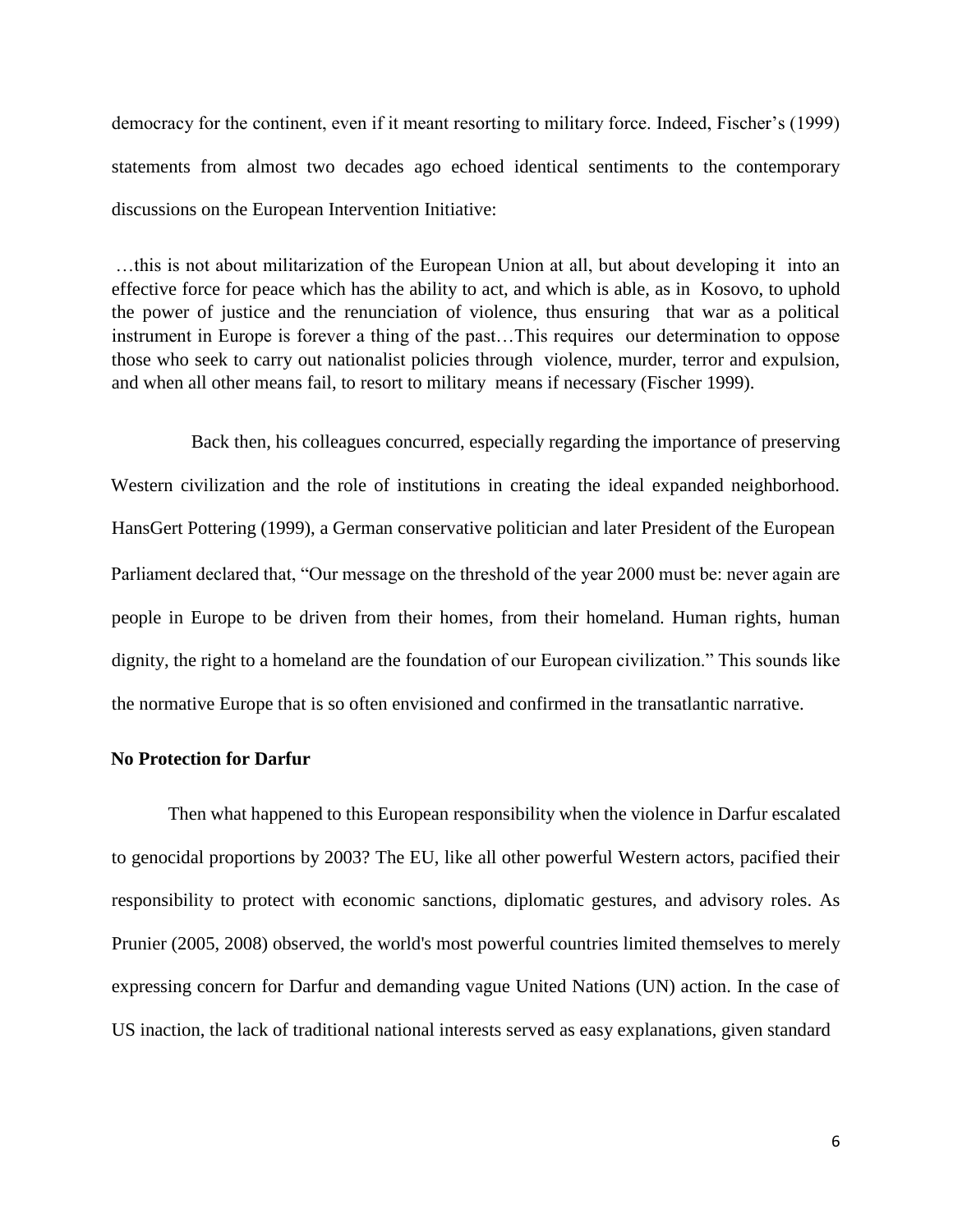US foreign policy approaches. But for normative Europe, this non-intervention hit across shared values and legitimacy in image. Meanwhile, the UN, lacking the funding and military support of these powerful countries, relied on the African Union (AU) to deploy a token force without a real mandate to protect civilians.

Europe's non-intervention in Darfur showed how narrow those "lessons learned" truly were and how confined the common security policy was to the European neighborhood. We see hints of this exclusion in Europe's previous lessons learned, of course. Ivo Daalder (2000), then serving as director for European Affairs at the National Security Council, admitted this regarding Kosovo: "On the one hand lies integration in the rest of Europe at one fork of the road; at the other, is utter darkness." In other words, the lesson learned in Kosovo was to further integrate the European neighborhood and protects its member, not to extend these principles into the world at large. As it stands, the EU enforcement of human rights norms is highly biased by region, due to limitations in military structures and lack of political willingness. As Rieff (2011) so tragically summarized, "As a result, everywhere outside Western Europe and North America, R2P is losing what little ethical credibility it ever commanded."

This regional discrimination, unfortunately, often originates from the shared values of Western institutions, not from the cold indifference of geopolitical interests. These benign origins are what make the "limited lessons learned" harder to address. Put another way, we like what NATO and the EU can do for the Western sphere in times of crisis, and most audiences support the values that underpin the institutions. But how can we preserve the benefits of such regional norms and institutions while diminishing the inequalities that they may perpetuate across the globe? The first step may lie in bolstering institutions beyond the West. But in this endeavor, the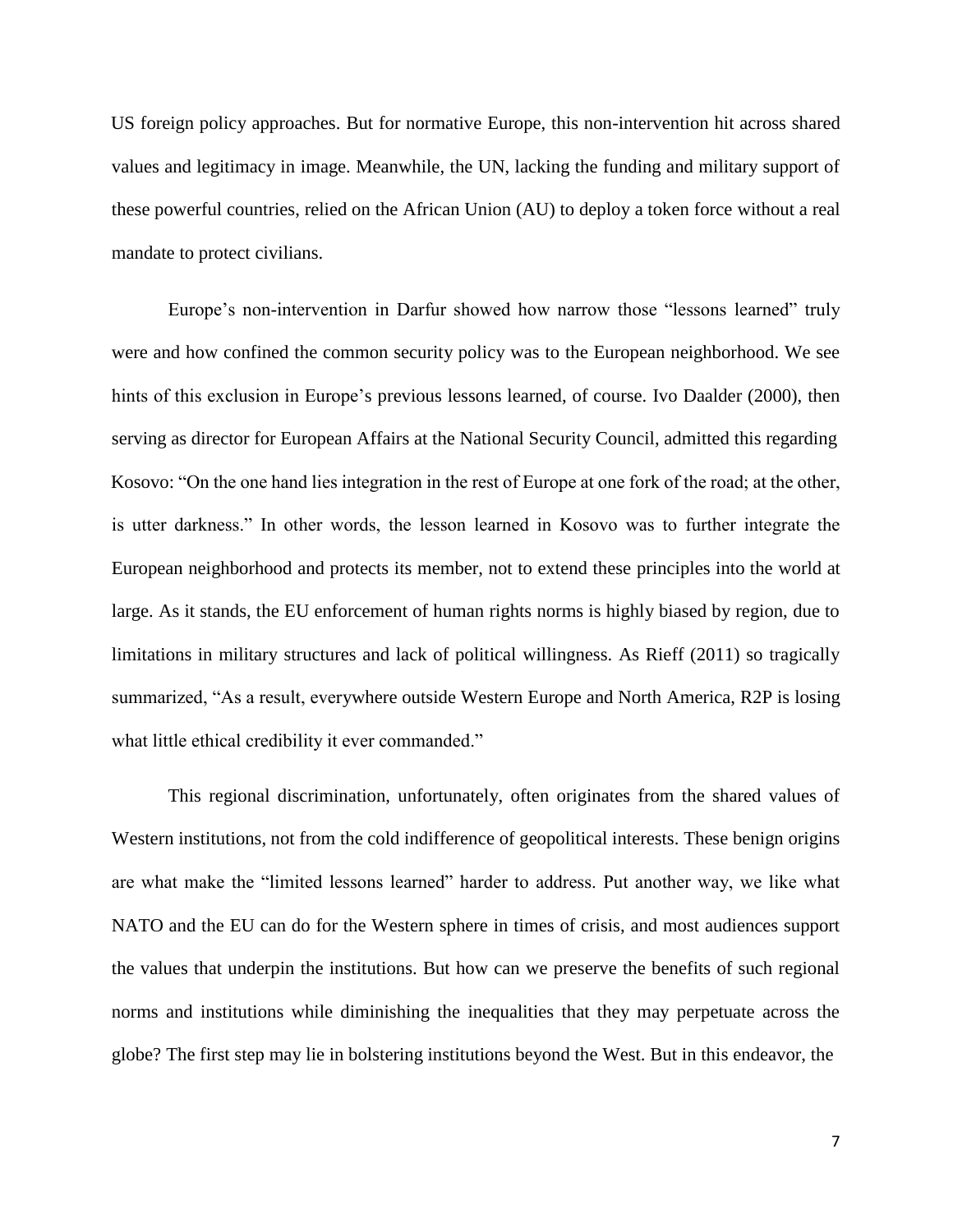EU will have to face many of its internal paradoxes, and if it builds upon its joint military capabilities, it must resist the urge to rely on force as the primary method of policy-making, lest it loses its unique, hard-won advantages.

#### **The European Way, a Powerful Paradox:**

The EU has substantive power to shape what is normal, especially through its quest to overcome traditional sovereignty for the sake of other ideals, such as peace, democracy, rule of law, human rights, and social solidarity (Manners 2002). This makes the EU the absolute ideal leader on modern notions of humanitarianism and innovations in sovereignty. For instance, through contagion, the EU leads by "virtuous example" in spreading its integration project. It has also succeeded in procedural diffusion through its inter-regional dialogue with the Southern African Development Community since 1994, its membership in the World Trade Organization (WTO), and the enlargement negotiations with southeastern European and Mediterranean countries. Such means of influence have proven effective, for example in the expansion of the death penalty abolitionist movement, which has attracted over 35 new converts (Manners 2002). These methods further help the EU pit its normative identity against the US sovereignty-obsessed identity in cases such as the International Criminal Court (ICC) and Kyoto Protocol. In these issues, the US is seen as lagging in its global duties, while the EU is the normative vanguard (Scheipers and Sicurelli 2007).

Moreover, the EU's conflict prevention machine and compliance monitoring, including its exporting capacity in civilian administration and rule of law, increase the success rates of Western nation-building projects. Also important is the EU's reputation as a civilian rather than a military power, making it the preferred international mediator. As Hastings (2009) declares, for the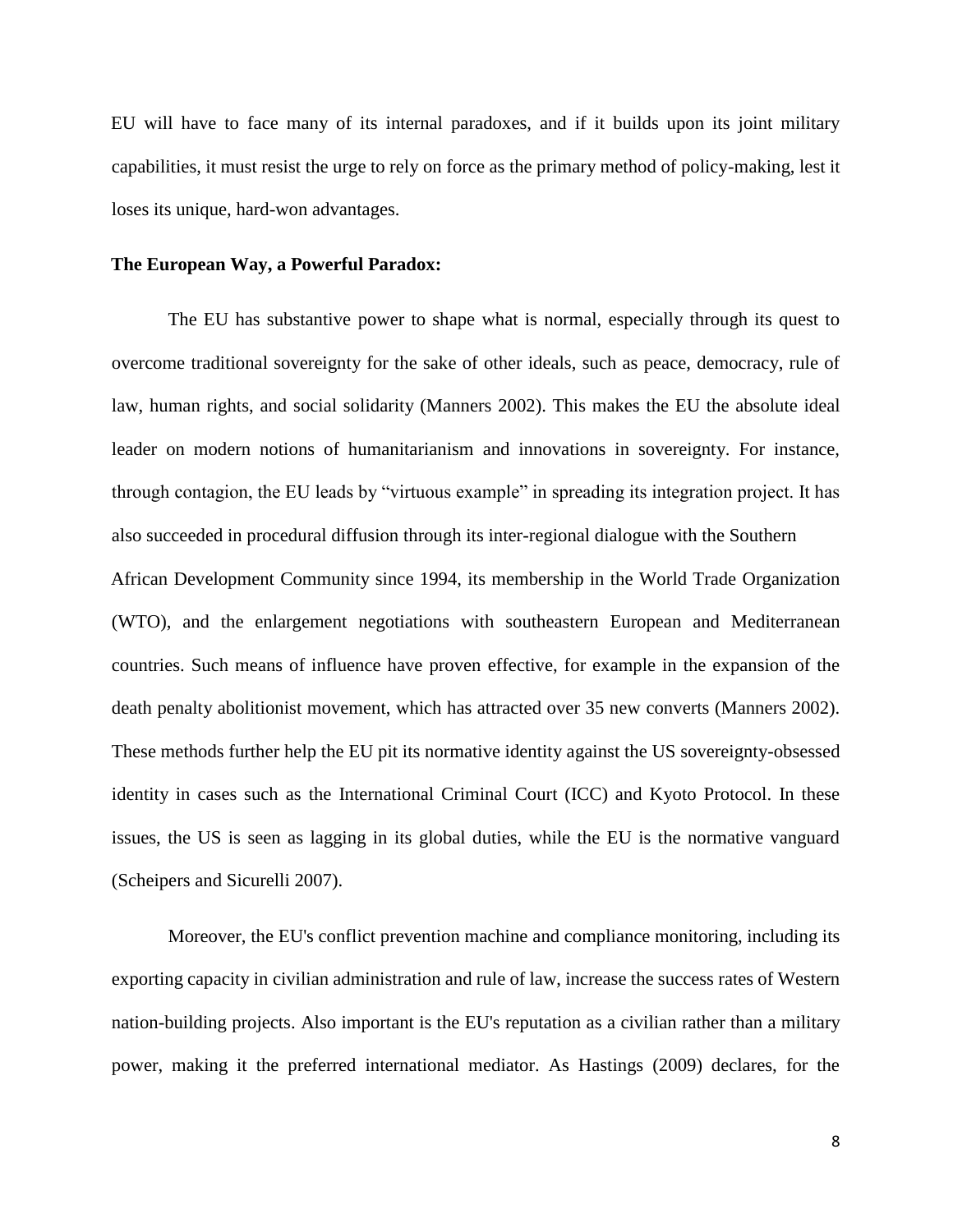Europeans, "multilateralism was preferred to unilateralism, pragmatism to ideology, root causes prioritized over symptoms, diplomacy over military force, the long term over the short

term...caution preferred to risk" (14).

 $\overline{a}$ 

The EU is also not to be ruled out in terms of military capabilities. The world often forgets that the EU only appears militarily weak when compared to the US In fact, European NATO members spend as much on defense as Russia, China, and Japan combined (Ischinger, 2005). The key difference, however, relates to the EU's willingness to use military power. Former French President Chirac once declared that "War is always the admission of defeat, and is always the worst solution," and such a legacy defines the EU today (Hastings 2009, 11). As the Transatlantic Trends survey highlights, most people within Europe oppose the usage of force under any circumstance (Dempsey 2013).<sup>3</sup> Indeed, only 31 percent of those polled agreed that force is sometimes necessary to obtain justice, in stark contrast to the 68 percent of Americans who believe force is usually necessary to the promotion of justice.

Regarding humanitarian intervention in Syria, Europeans had an even louder response: 75 percent opposed any type of military action. But as Dempsey (2013) points out, this rejection also poses a contradiction to the EU cosmopolitan identity. This is because most Europeans still support a strong EU presence in international affairs. According to the survey, 71 percent of respondents said that strong European leadership in world affairs was desirable, down 5 percentage points from 2006. But such an aspiration for global influence becomes quite difficult to materialize if the threat of military force is never in the realm of options.

<sup>3</sup> Transatlantic Trends interviewed respondents in ten European countries and Turkey. See here for more details: [http://www.gmfus.org/publications/transatlantic-trends-2013.](http://www.gmfus.org/publications/transatlantic-trends-2013)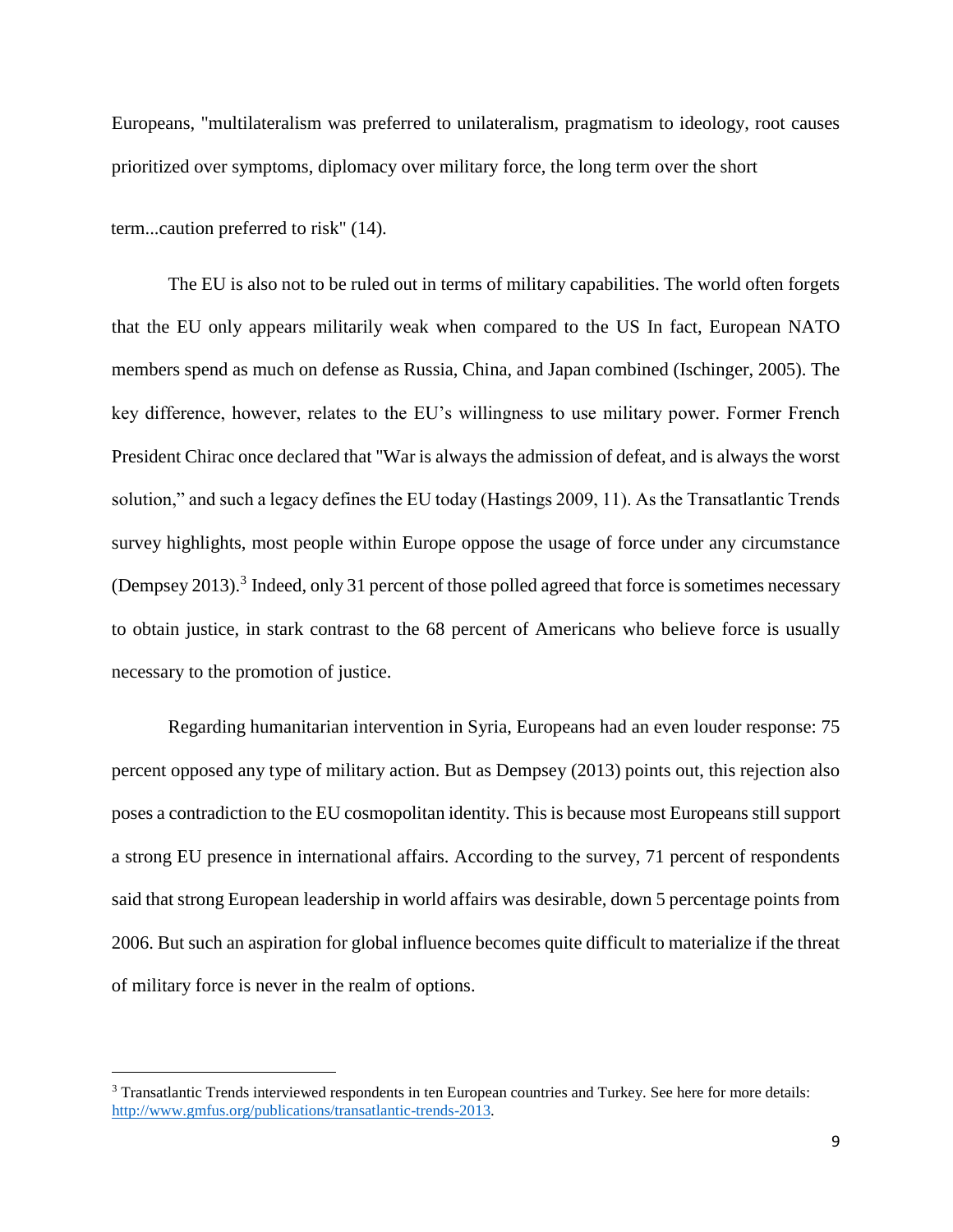But the European approach to security integration outside of EU frameworks demands great nuance and caution. The elites must frame the new initiatives as supplementing EU policies, not replacing them. They must encourage further methods of shared sovereignty instead of a return to simple national alliances, where the most powerful countries dominate and use force for direct geopolitical benefit. As Europe, the EU, and the US contend against forces of nationalism and right-wing populism, the need for unity under the banner of multilateralism and cosmopolitanism is desperate and dire.

After the Kosovo Crisis, the EU envisioned a shared military initiative like EI2, one that would be able to stem both internal crises and external threats to peace and security. At the other side of the spectrum, however, EU members were weary of relying on a militaristic approach to foreign policy, preferring economic and normative power instead. Unfortunately, such a foreign policy did not prevent the many violent crises that unfolded in the 2000s, both within and outside of the European neighborhood. At a time of transatlantic insecurity, the EU would be wise to dedicate more political will and resources to the new intervention initiative, if it can remember its core strengths – that unlike the US, it *refuses to lead* with force, that force is always an act of dire urgency and a last resort. Moreover, even with the usage of force as an option, the EU should emphasize its robust system of civilian conflict management, post-conflict rebuilding, and normative appeals as the first line of defense against all future crises.

## **REFERENCES**

- Boffey, Daniel (2018). "Nine EU states sign off on joint military intervention force," T*he Guardian*, June 25. [https://www.theguardian.com/world/2018/jun/25/nine-eu-states-to](https://www.theguardian.com/world/2018/jun/25/nine-eu-states-to-%09sign-off-on-joint-military-intervention-force) [sign-off-on-joint-military-intervention-force.](https://www.theguardian.com/world/2018/jun/25/nine-eu-states-to-%09sign-off-on-joint-military-intervention-force)
- Choi, Seung-Whan, and Patrick James. 2016. "Why Does the United States Intervene Abroad? Democracy, Human Rights Violations, and Terrorism." *Journal of Conflict Resolution* 60, no. 5: 899-926.